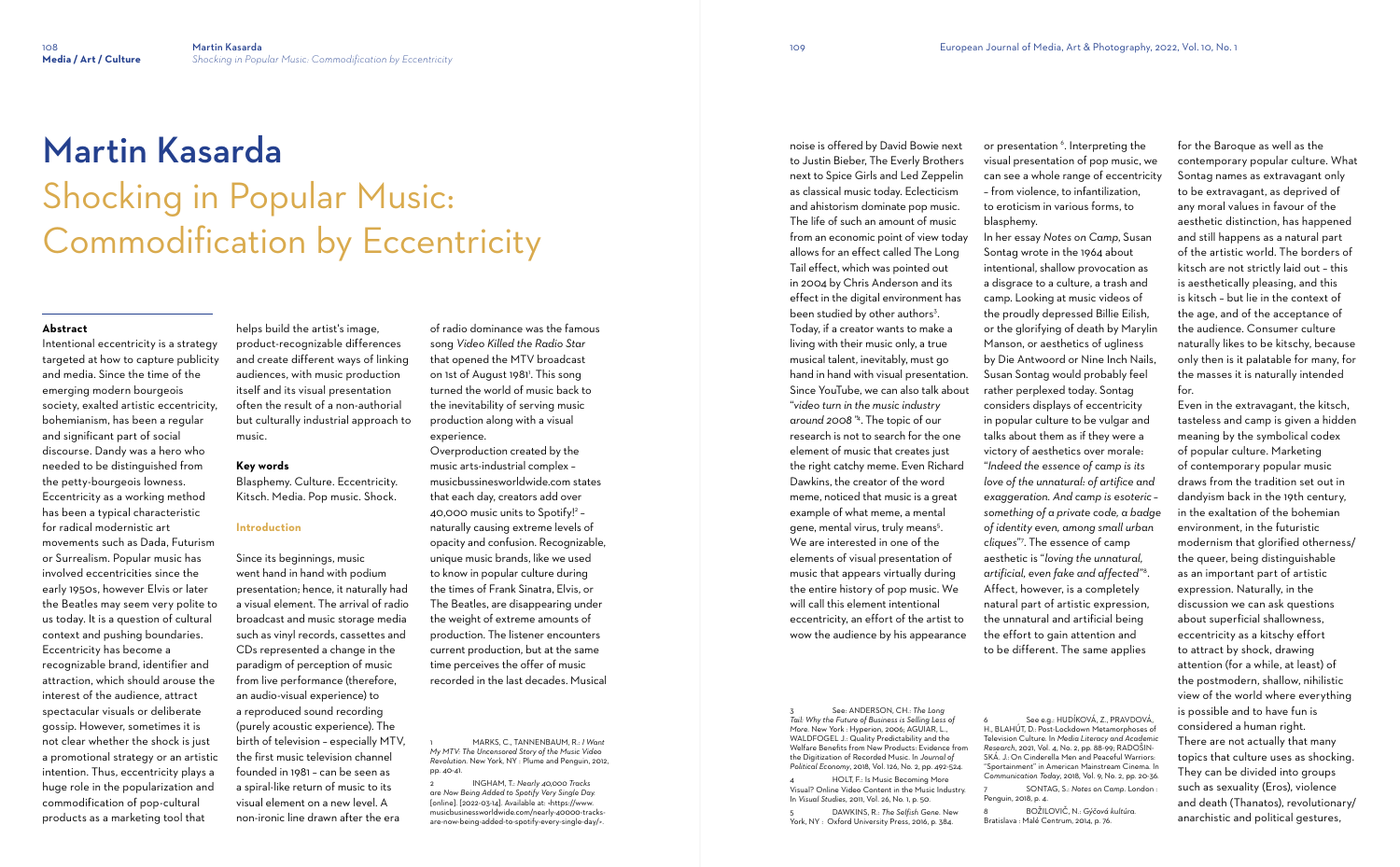inter-cultural or generational conflicts or liberalization of the way of life. These groups are not strictly separated but rather overlap. Yet very rarely the performance is a true manifesto or a demand but rather a topicalization intended to disrupt or update our perception of society and its conventions. On the other hand, this shocking eccentricity in popular culture is contained by producers, creators of music and music videos, so that it is naturally opinionated and conforms to consumers' expectations or to topics that are at that moment enjoyed by popular culture consumers or topics that consumers expect.

# **1 Provocation as the Artistic Gesture: The Dandy and the Bohemian**

If we are talking about intentional eccentricity, we must go back to the time of the birth of the dandy character. In the search for the starting point of fascination for eccentricity, we have to dive into the depths of arts history and look for the era of birth of the perception of an individual artist – a Bohemian as a specific and an eccentric creator. Naturally, influenced by Miloš Forman's movie *Amadeus*, it may seem to us today that Wolfgang Amadeus Mozart was a bohemian popstar of his time. The truth is that the break of the 18th and 19th century was, from the perspective of forming a perception of the eccentric in the art, the era of the birth of the bohemian and his heroic twin, the dandy. Both categories – the bohemian and the dandy – share

many features; in case of many unique artists' personalities they may even overlap, but not every bohemian is inevitably a dandy and vice versa.

The phenomenon of dandyism was covered by many great authors, a thorough history of the dandy can be found in the works of, e.g., Francoise Coblence<sup>9</sup> or Daniel Salvatore Schiffer<sup>10</sup>. In both cases, authors take a look back at the long and ostentatious series of eccentric personalities such as George "Beau" Brummell, Charles Baudelaire, Oscar Wilde, Barbey d'Aurevilly, up to the contemporary pop-cultural scene, where, especially Schiffer, does not forget pop-culture figures such as David Bowie or Lou Reed. A modern dandy was simply a person that wanted to stand out. Dandy's eccentric attitude was "*the protest against the averageness of a modern society*" <sup>11</sup>. Dandy was a person that "*worked on his own standing-out at times when the whole world was being standardized and his intention was to parade the aristocratic superiority of his spirit face-to-face against the laws of the mass and namelessness*" 12 . To a degree, Dandy represented a two-faced figure. On one hand, a liberated artist that revolted against the aristocratic canon of

In this sense, eccentricity, standing out from society by ostentatious uniqueness, is linked to the term artistic bohemia, that is mostly linked to the 19th century and metropolitan Parisian artistic world. This is primarily thanks to the French novelist Henri Murger's book *Scenes of Bohemian Life* (the novel was published in 1851), which later served as an inspiration to Giacommo Puccini's opera *Boheme*. Etymologically, the word "bohemia" has a crooked history, at first it referred to the Roma population coming from the lands of today's Czechia (in medieval French, Bohemia was used to name this region) in 15th century or as a part of Hussite heretics fleeing the Czech lands to France<sup>15</sup>.

11 COBLENCE, F.: *Dandysmus. Povinnost pochybnosti.* Prague : Prostor, 2003, p. 39. 12 COBLENCE, F.: *Dandysmus. Povinnost pochybnosti.* Prague : Prostor, 2003, p. 39.

old society by democratizing it (by putting focus on appearance, small-talk conversation, ostentatious superiority, and unprincipled disdain for commonness); on the other hand, a dandy was a prototype of resistance against the rising urban and bourgeois uniformity, against the production-line-manufactured, uniform inhabitants of cities. By trying to programmatically deviate from the norms, dandy was a resistance against the democracy of ´everybody is equal´. Dandyism was programmatically nihilistic, relativistic, cynical, and individualistic. While this approach does not mean resignation, it can lead, as Schiffer writes, "*to creation of alternative values in unusual forms, such as values of creating (but not values of truth) (...) it is a re-creation of ostentatious and extraordinary form of uniqueness*" 13 . It is Schiffer that also warns of accepting the dandyism model of individuality, uniqueness, and fascination by Eros (sexuality) and Thanatos (death) in popular culture: "*Today, we may consider some aspects of rock to be means of expression of dandyism*" 14 . Individualization as an effort to stand out from the mass is in its own way a gesture, a symbolic act. At the same time, the element of eccentricity emphasizes the resistance against conventions, conscious rejection of moral duties and values. We must perceive an

13 SCHIFFER, D. S.: *Dandysmus, poslední záblesk heroism.* Prague : Karolinum, 2012, p. 77. 14 Ibid., p. 172.

eccentricity of an artistic gesture in context. What was, in dandyism, hidden in suggestions or metaphors, has been, in contemporary popular culture, explicit for a long time and does not cause any blushing, scandalous reactions of the audience or even persecution of the artist for their artistic expression anymore.

It was this rogueship, living on the edge and affinity to comedy and music that led to the transition of the word Bohemia to the artistic circles living in poverty, on the edges of middle-class urban bourgeois society. That is where the meaning of Bohemian as people searching for liberty and happiness

in arts and joy of life, comes from. In the mid-19th century, Bohemian was settled as a term referring to artists, poets, musicians, actors, among which there was never a lack of extravagance, enjoyment of life of liberty (including sexuality or consumption of intoxicating substances), unconventionality. Forming the modern artistic world was closely connected to the radicalism of stances and opinions on urban bourgeois society, it was a revolutionary, late-romantic gesture; what is more, it was successfully idealized as a heroism of individual uprising. The character of an individualistic

genius suffering for art, is a mythical depiction of the eccentric bohemian's persona, overlooked and rejected due to his 'weirdness', glory. Misunderstood artists have swarmed in a massive generation at the beginning of 20th century, which, along with revolutionary ideological ferment, lay grounds for the foundation of artistic movements provoking, intentionally eccentric.

though, by his art, he himself oversteps our perception and paints for the future, for the that were programmatically Futurism, dada, surrealism, and uptight system.

revolutionary Russian avant-garde; in music, dodecaphony, or the birth of jazz; it all contained eccentricity and resistance against contemporary conventions as an integral part of Bohemian – the liberty, the gesture of rejection of obedience of the stiff

Eccentricity, therefore, has roots in the dandy's gesture. On one hand, an aristocratic and hyperbolized

individuality of a unique subject aiming for the thought nihilism and Aryan superiority (in Nietzsche's sense) of the *Ubermensch*; on the other hand, we have the standingout of the bohemian edge of metropolitan society, an artistic gesture of liberty, revolutionary verve, equality. While the first, dandy gesture was ironic, the other was leaning towards pathetic. At its core, both dandyism and bohemia agree on its stance to the majority, bourgeois society that insisted on uniformity, growing line-production and mass consumption.

For bourgeois society, eccentric artists were mostly a source of amusement, uniqueness and refreshing of life. Scandalization became a part of artistic processes as well as a space that attracted mass media. One of the first artists to understand the exceptionality of an artistic gesture and extravagance as a useful marketing tool to attract an audience was Salvador Dalí, a surrealist with a business spirit, a painter whose work is provocative – but intentionally – and has a straightforward business purpose. This principle of monetization of the shocking, the extravagant, attracted the attention of various other artists. At the same time, the unique figure of the bohemian and the dress of nihilistic irony of the dandy took place as an added value in artistic communication. For artists, differentiation and standingout is their personal commercial brand. Andy Warhol named this in a straightforward manner, when he devoted his whole artistic life to the tri-combination of dandyistic

<sup>9</sup> See: COBLENCE, F.: *Dandysmus. Povinnost pochybnosti.* Prague : Prostor, 2003. 10 See also: SCHIFFER, D. S.: *Dandysmus, poslední záblesk heroism.* Prague : Karolinum, 2012.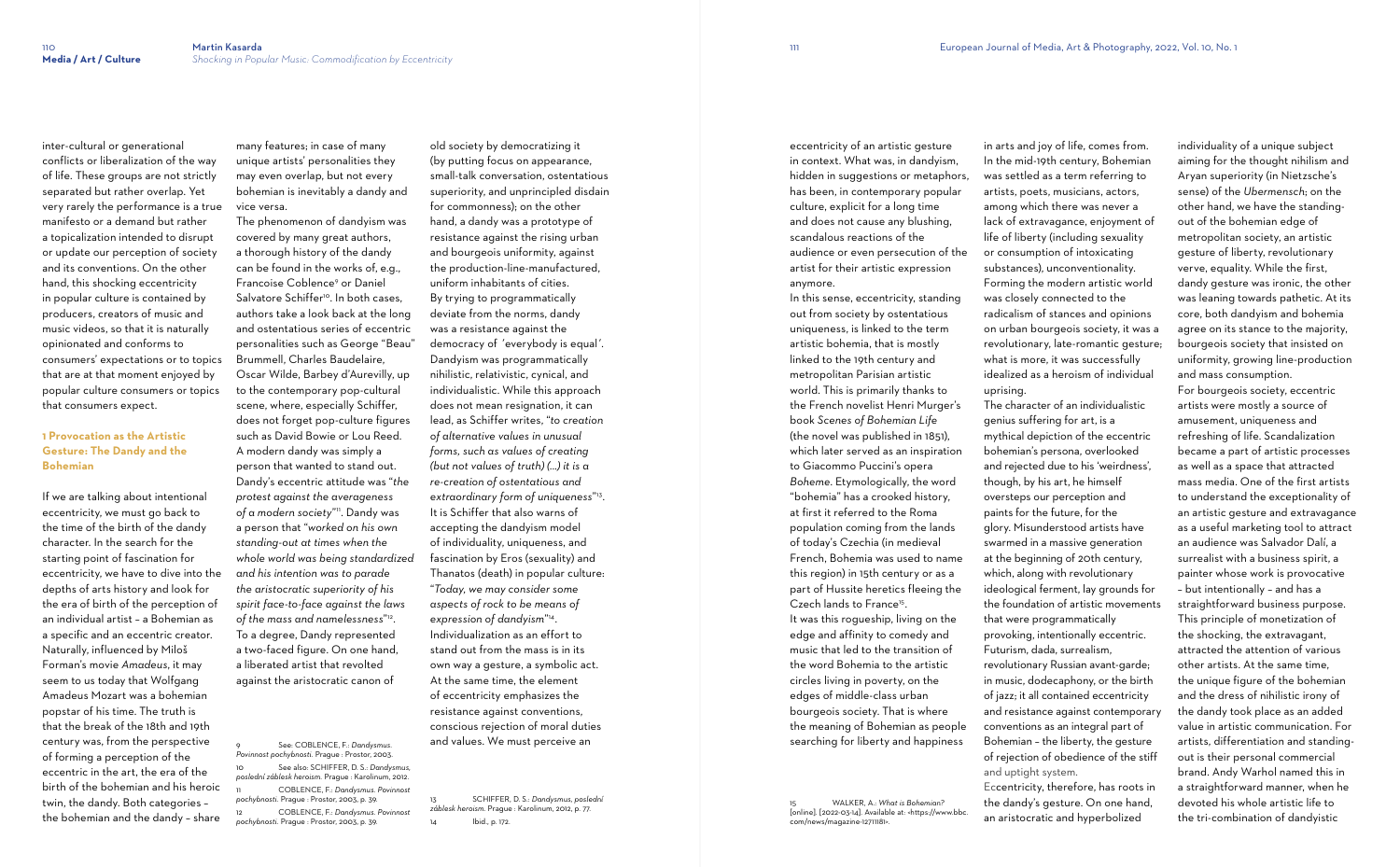uniqueness, bohemian eccentric patheticism and directed marketing intended to break through to the commercial world of art.

#### **2 Shock or Profit**

Watching music production in connection with its visual presentation naturally raises questions in the head of the interpreter of such a world: Is this just a marketing effort to stand out and create one's own "brand"? Or does this eccentricity stem from the artist's internal need to give voice to his vision of the world by doing something extra? Can we trust the pop-music scene that its efforts in breaking taboos or behaviours approaching unacceptable in mainstream society do come from inner beliefs? Or is this an intentional, calculated provocation, rebel pose for the pose itself? Is this intentional usage of avant-garde practices intended to parody the wannabe-bourgeoisie, mainstream seriousness? Or do the artists exploit typical capitalist marketing stunts to attract an audience? Of course, there is no boundary line between an artistic act and a marketing move. Shocking and provocative can be both a sincere effort to overcome social taboos as well as an effort for a thoughtful marketing move (At this point, we cannot fail to mention Benetton's marketing, when photographer Oliviero Toscani deliberately combined provocation, taboo and

marketing in the sale of sweaters ...) $^{\text{16}}$ . What is Madonna actually doing when, in her music video to the song *Medellín*<sup>17</sup>, she's seducing a singer Maluma that's thirty years younger than her or in her song *Girls Gone Wild*<sup>18</sup> (but also many others), in which she's changing the traditional men-women relationships in openly sadomasochistic scenes? Her *Justify my Love<sup>19</sup>* about a woman searching for pure sexual pleasure was rejected for broadcast by many music channels<sup>20</sup>, but that was 1990 – what would happen today? With tens of millions of views on YouTube, nobody actually needs television anymore. Today, this Madonna video is one of the classic examples of changes in dynamics and diversity in music video production, as well as changes in the social acceptance of cultural values<sup>21</sup>. What was taboo for television thirty years ago is now freely available on the Internet. In his surreal music video to *We are*  chaos, Marylin Manson<sup>22</sup> visually

KORSGAARD, M. B.: Changing Dynamics and Diversity in Music Video Production and Distribution. In BURNS, L. A.: *The Bloomsbury Handbook of Popular Music Video Analysis*. London : Bloomsbury Publishing Plc, 2019, pp. 13-27.

17 MADONNA, MALUMA: *Medellín.* [online]. [2022-03-14]. Available at: <https://www. youtube.com/watch?v=xAxNaLAR2to>. 18 MADONNA: *Girls Gone Wild*. [online].

[2022-03-14]. Available at: <https://www.youtube. com/watch?v=tYkwziTrv5o>.

19 MADONNA: *Justify My Love*. [online]. [2022-03-14]. Available at: <https://www.youtube. com/watch?v=Np\_Y740aReI>.

20 MACKIE, D.: *VIDEO: 'Justify My Love,' 25 Years Later – A Short History of the Song, the Controversy and, Yes, the Sex.* [online]. [2022-03-14]. Available at: <https://people.com/celebrity/justifymy-love-turns-25-20-things-you-didnt-know/>.

22 MANSON, M.: *We Are Chaos*. [online].

flirts with the symbols of death, changes his head to a skull, takes what are obviously hallucinogenic pills, and bathes in a blood-like liquid. And where does the Mongolian ethno-metal group The Hu belong, attracting with a bizarre mix of Mongolian mythological symbolism, shaman's chants (the archetypical sorcerer) and hard-rock? What about personalities in the zone of uncertain sexuality, that go hand in hand with popular culture since the times of androgynous David Bowie, Freddie Mercury, Boy George, until the eccentricists of today, such as Yungblud, the group Palaye Royale, or artists such as Todrick Hall or Jefree Star? These artists are programmatically committed to their sexual orientation and bring the clubbing scene to the mainstream. Is this a fight for the rights of the sexual minorities, or just an effort to gain interest, shock, and, ultimately, profit? The answer to this question is not clear. If the artist is engaged in minorities, subcultures and perceives his expression as authentic, his sound and impact is socially and politically authentic. If the provocation is created by a mainstream artist as provocative marketing, we can perceive it as a cynical commercial strategy.

This is not the case only for figures on the outskirts of the entertainment industry. Since the time of the shocking (and, today, amusing) zombie walk in the ten-minute

[2022-03-14]. Available at: <https://www.youtube. com/watch?v=lQJFP1INGxs>.

music video to Michael Jackson's *Thriller*<sup>23</sup>; until today's production efforts, effects, and CGI; the visual culture of music videos had to come to terms with visual extremism that is no longer shocking – in the sense of raising opposition and public opinion. Today, it's not expected at all for a music video to find its way to the offices of even the Vatican, to be condemned, though that was the case of Madonna's 1989 hit *Like a Prayer*<sup>24</sup>. Though the Vatican spoke about blasphemy, in 2008, during her Rome performance, Madonna dedicated this song to the Pope himself. This is not blasphemy but rather a commercial strategy, similar to when Lady Gaga famously wore a meat outfit to MTV Awards in 2010 or when Robbie Williams<sup>25</sup> undressed to bare bones in his *Rock DJ* music video. Pop-culture wants to be eccentric, shocking, ostentatiously kitschy and hyperbolized.

## **3 Death and the Queer**

In the music video to the altrock band Palaye Royale's<sup>26</sup> song *"Lonely"*, the singer Remington Keith digs his own grave in the middle of a football stadium. Most of

23 JACSKON, M.: *Thriller*. [online]. [2022- 03-14]. Available at: <https://www.youtube.com/ watch?v=sOnqjkJTMaA>.

24 BALSAMO, B. et al.: *Like a Prayer – Video*. *Madonna in Pop Culture*. [online]. [2022- 03-14]. Available at: <https://madonnainpopculture. weebly.com/like-a-prayer.html>.

25 WILLIAMS, R.: *Rock DJ*. [online]. [2022- 03-14]. Available at: <https://www.youtube.com/ watch?v=BnO3nijfYmU>.

26 PAYALE ROYLAE: *Lonely*. [online]. [2022-03-14]. Available at: <https://www.youtube. com/watch?v=f5Nc4kiBaIs>.

the video he is dressed in women's dresses, takes loads of pills and the video visually references the dirty aesthetic of drug-themed movies such as *Trainspotting* or *Naked Lunch*. The singer's appearance and makeup make it very difficult to discern whether we are looking at a starving teen girl with a typical heroin look, or an adolescent boy with an uncertain sexuality. The feeling of loneliness stems from the typical teen relationship with the collapsing family, where normal upbringing is lost to constant arguments, destruction, pills, and where a suicide attempt is an escape from a depressive situation. Of course, a considerable amount of this is a recurring aesthetic cliché found long before the existence of this rock discovery. The conflict of a bad family against the hopelessness of adolescence is an archetypal connection in European culture and can be observed repeatedly since the times of Greek mythology. The rock music scene is connected with drug alternatives and suicidal tendencies since its inception. The case of Iggy Pop was an authentic confession of a punk outsider from the edge of the society, a protest against an uptight society and escape from the norms of consumer and bourgeois society. The case of Palaye Royale's music video presentation is a calculated marketing stunt, professionally filmed by a production company intended to shock teenagers (and their parents) and create a feeling of rebellion against both the family and

the society.

The picture of a young suicide digging his own grave on a football turf is a sarcastic depiction referencing today's modern holy grounds – the football field. To dig a grave there is a desecration, graver than the suicide itself. The scene almost suggests an interpretation that digging on a sports field is even worse than the purpose of the digging itself – a pathetic death. Extrovert homosexuality is a signature of Todrick Hall, one of the most prominent and loudest representant of LGBTQ community in USA. A singer, performer, and a social media hero; his videos accumulated tens of millions of views. Coming-outs (public confessions to orientation other than heterosexual) still cause – in som parts of the society, at least – aversion. Even in countries where civil unions and gay marriages are already legal, conservatives consider them inappropriate and controversial. The controversy of these private affairs attracts the media.

Todrick Hall joins other artists who, through their artistic activities, came out of the closet and, e.g., in his musically inventive dance song *Nails, Hair, Hips, Heels* (referencing the child song Head, Shoulders, Knees, Toes) opens – in an artistically expressive manner – the beauty of gay night clubs to the general public 27 . On an industrially inspired neon dance floor, one by

<sup>16</sup> TOSCANI, O.: *Die Werbung ist ein lächelndes Aas.* Köln : Bollmann Vlg, 1998.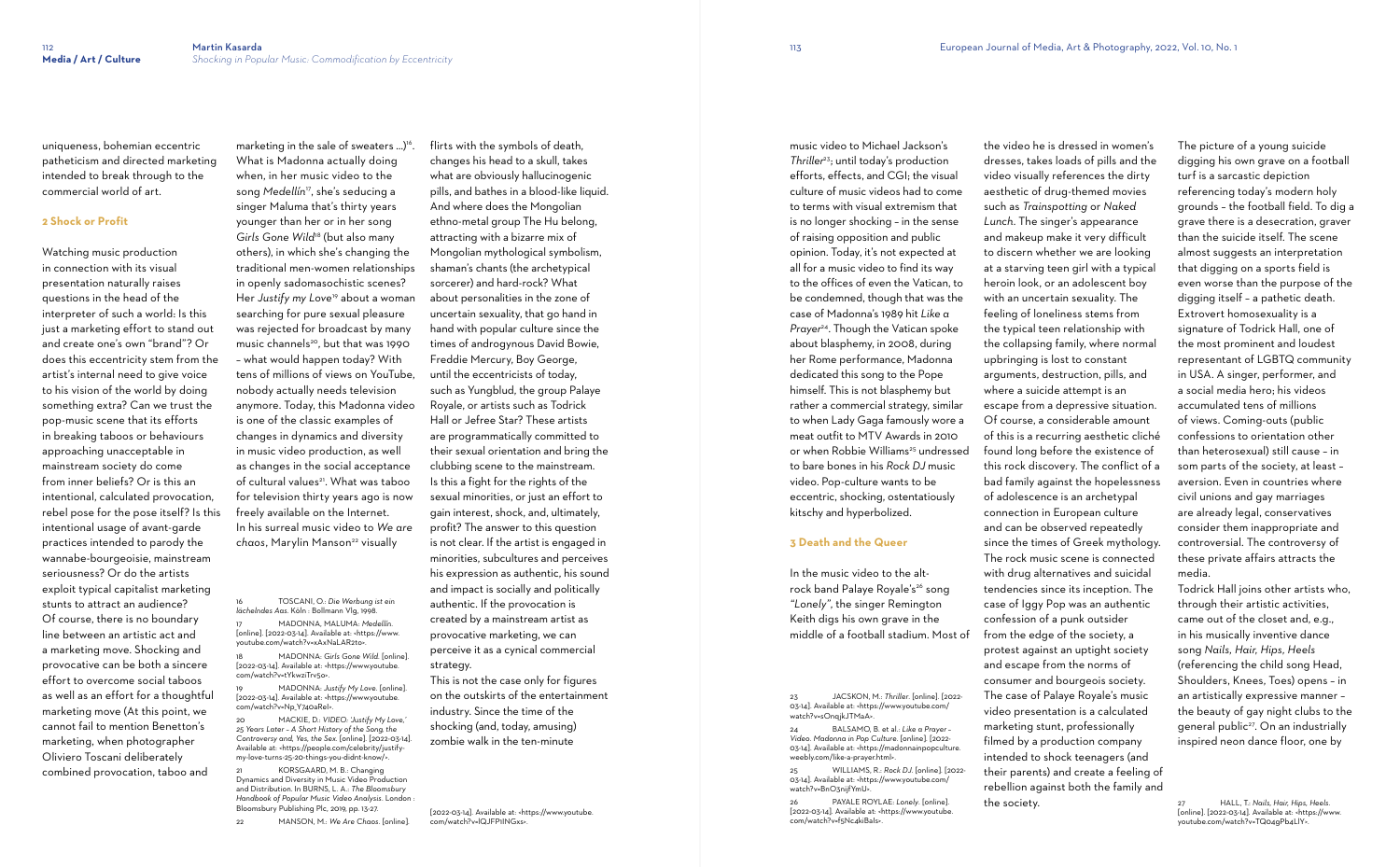one, groups of male dancers clad in tight black bodysuits with loud colourful accessories gather and dance in shiny heels. All the dancers are men, but the stylization of their dance moves makes it clear that their dance (as well as the song's text) has explicit erotic meaning within the gay community. The visual and verbal eccentricity may seem extrovert and aggressively provocative, yet at the same time it is a gesture of bravery against the majority, since it forces the viewer to accept the queer/otherness and, in fact, also realize that this is not a small minority but a behaviour of a large group of people. Todrick Hall and his dancers speak clearly – you think I am eccentric, but I am not alone.

In comparison, Madonna's *Girls Gone Wild* features similar provocative dancers, dressed only in ladies' tights and high heels. The music video is black and white with apparent references to the BDSM community, aggressiveness, dominance, and sexual vulgarity, not a first for Madonna. After all, Madonna, the brightest-shining star of popular culture provocation, flirted with lesbian themes in the time around her album Erotica or when she kissed Britney Spears and Christina Aguilera during MTV Awards, one of the most-watched popular culture events. In her works, she repeatedly managed to use icons of various subcultures and turn extravagance into kitsch. A good example of thought-through intended thematization of shocking yet conventional perception of values

is Madonna that, during her career, often used eccentricity as a way to stay in focus of the media. She makes a topic out of things that appear in the public discourse at first in its radical form or in intellectual analyses. Madonna herself takes these topics and gives them the pop-cultural shallow and palatable treatment for the broad consumer public in such a sophisticated manner that her shocking provocation stays attractive even for mainstream media. From her other songs and music videos we can name the song *Medellín*<sup>28</sup>, where she is supported by young Colombian singer Maluma. The song follows the relationship of an older dance teacher (Madonna) and a young dancer (Maluma) and ends with a wedding. Yet, this shallow romantic story

is controversial in several ways. However well Madonna's facial makeup covers the age difference of the then-61-year-old singer and 25-year-old Malum, it paints the picture of a liberal relationship between a younger man and an older, sexually free woman. This approach is emphasized with domina-like stylization of female hero (not for the first time in Madonna's career). Another topic is the American-Colombian relationship: Medellín is an infamous eyesore of American drug enforcement. Medellín is known as one of the most dangerous towns

28 MADONNA, MALUMA: *Medellín.*  [online]. [2022-03-14]. Available at: <https://www. youtube.com/watch?v=xAxNaLAR2to>.

in Latin America and a center of the Colombian drug trade. The video, however, references Medellín as a city of passion, dance, wealth (opulent wedding feast acts as an opposite of life in poor slums of Medellín). A typical American cowboy hat, a part of Madonna's wedding costume that, in connection with Latin-American dance atmosphere, speaks of conjoining cultures usually opposed against each other. Even a simple pop-cultural artistic template can be eccentric, after all.

#### **4 Problem of the Context**

When perceiving eccentricity or provocation, the context is very important. A thing that is provocative to one consumer can be amusing to another. That applies to both individuals as well as cultural groups defined by society, state, belief, or other criteria. When discussing culture, it is difficult to set boundaries on what is plainly amusing (and creative), what is eccentric (in relation to what?), what is provocative (on purpose, ethically, in a socially acceptable way), and what is unacceptable ("crosses the line", is insulting). We can attest that in any cultural studies research, the perception of the context in which the artwork was created and the context in which the percipient receives it, is very important.

The perception of products of culture has three perceptual limitations resulting from the context:

**1. Global vs. local:** Despite the will to communicate globally, one always perceives a product of culture in local cultural context. What the USA perceives as a controversial provocation can be acceptable in Western Europe. What is common in the relationship of a man and a woman in France can be perceived as politically incorrect in the USA. What we, in Europe, perceive as kitsch can be considered as cultural heritage in China or Japan. In the dominance of the British-American pop music production and creation of the popstar, the global values (social, political, ethical, relational) are naturally copied or reflected in music production and visual art in various other cultural frameworks. The leaking of local culture into the global can serve as an interesting spice, or as an eccentricity against the global canon. Exotic motifs in music are nothing new, we meet in classical music (just mention W.A. Mozart, F. Liszt, F. Chopin or A. Khachaturian) and popular culture, the whole stream of world music has grown on it. Exoticism has long been an element that brings new, exciting impulses to the listener. We can even talk about the commodification of the exotic<sup>29</sup>. Today, this is also happening at the level of the music video. For example, the Mongolian ethno-rock group The Hu in its music videos (e.g., *Wolf Totem* or *Yuve-Yuve Yu*) uses ethnic elements of Mongolian mythological heritage,

shamanic singing, and traditional music instruments in combination with rock sound. This creates an eccentric version of a local rock music that, with its eccentricity, appeals to the global listener. "Exotic" in connection with rough rock boys is an appealing eccentric marketing moment that attracts, though the ethnic elements can also be perceived as using a kitschy template in a new context.

**2. Past vs. present:** The dehistorization whilst consuming culture causes that, due to today's digital availability, the past and the present is accessible in the same volume at a moment's notice. When we watch music videos from the 80s and then come to the latest products, our time perspective of the product perception does not change. We see or hear a music product that is even 50 years old and we may be amused with the naivety of the creators or be surprised by their extravagance. One way or the other, with our today's contextual perceptions, we may miss the reasons the product of culture used to be provocative and now it appears kitschy. A great example is Madonna's song *Like a Prayer* from 1989 that was refused harshly by the Vatican, since the music video featured a black martyr, Christ's wounds and burning crosses. Today, the song appears as a pure pseudo-blasphemy kitsch. Over time, provocation has lost its eccentricity, and its calculated marketing use seems too obvious and shallow.

**3. Parents vs. children:** Popular music is primarily a part of the creative industry, where craftsmanship and creative potential work together with an aim to create products that "hit it" with certain parts of the audience. At its beginning in the 50s, popular music had youth in its genes; it was aimed at the new post-war generation. To be eccentric, Elvis and other early rock and roll stars needed only to be flashy in their dance moves suggesting sex. The 60s opened with "long-haired" The Beatles, only to climax in the eruption of Woodstock and hippie generation, in which the "old-young" opposites spontaneously combusted and were transported through not only the cultural space, but through every social and political event. By natural aging of these generations the quirks and eccentricity of hippies and rock stars entered the mainstream and became accepted. (Sex Pistols performed at the 2012 London Olympics opening ceremony, The Beatles and many others were appointed royal orders by Queen Elizabeth II.) So, when new generations wanted (and still want) to stand out and find their cultural patterns, they naturally need to be even more eccentric than their parents. Naturally, the androgynous David Bowie of the 70s does not, in today's era of open LGBTQ membership, appear scandalous at all.